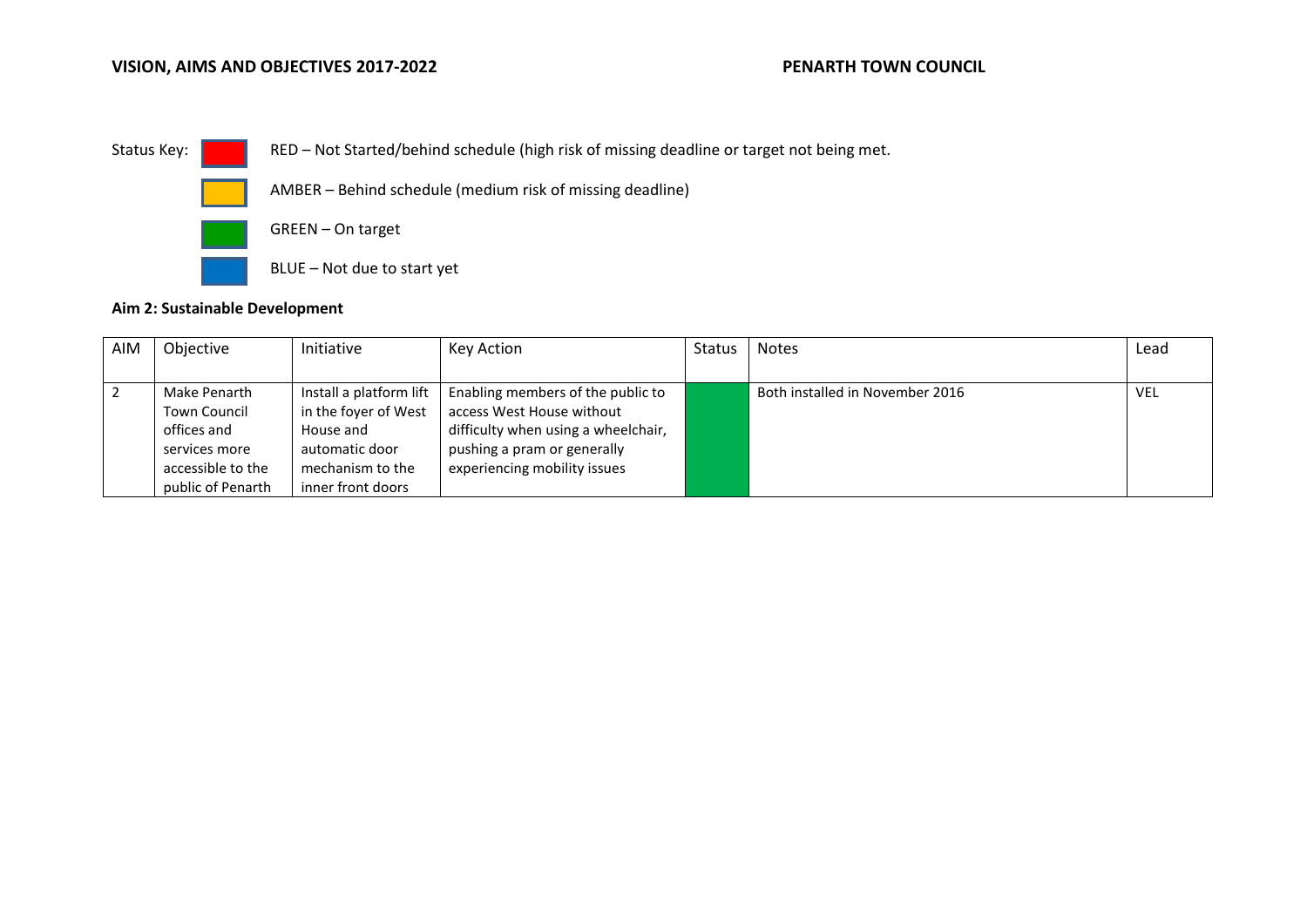| Increase hiring            | Penarth Town                 | Promote West House as a             | Penarth Town Council members hold a regular surgery       | AT/KL   |
|----------------------------|------------------------------|-------------------------------------|-----------------------------------------------------------|---------|
| opportunities of           | <b>Councillor Surgeries;</b> | Community Hub for a variety of      | each Saturday at West House; Penarth Police Service has   |         |
| available rooms at         | Penarth Town                 | uses by Penarth community           | recently merged its ward PACT meetings to meet on an      |         |
| West House for             | Council Offices;             |                                     | all ward basis at West House; Glamorgan Voluntary         |         |
| community group            | Police PACT                  |                                     | Services and the Citizens Advise Bureau use West House    |         |
| use                        | meetings; voluntary          |                                     | as a base when actively promoting its services in Penarth |         |
|                            | group meetings;              |                                     |                                                           |         |
|                            | Citizens' Advice             |                                     | Vale of Glamorgan Registrar's Service, Youth Service and  |         |
|                            | <b>Bureau Meetings</b>       |                                     | Adult Education Service already occupy space within       |         |
|                            | can accommodate              |                                     | West House                                                |         |
|                            | people with mobility         |                                     |                                                           |         |
|                            | issues more easily           |                                     |                                                           |         |
| <b>Install Solar Panel</b> | 50% capital costs            | Working with energy specialist      | A future public works loan would be required to realise   | KJH/VEL |
| Technology to              | would be required            | consultants to develop the project  | the capital required.                                     |         |
| Council venues             | to purchase and              | towards realising the income to run |                                                           |         |
|                            | install the                  | council venues on a break even      |                                                           |         |
|                            | infrastructure               | basis (at least). Working with VoG  |                                                           |         |
|                            |                              | <b>Planning Officers</b>            |                                                           |         |
| Secure the asset           | To agree a long              | Agree the tenure, negotiate         | A future public works loan would be required to realise   | AT/NMc  |
| transfer of Kymin          | tenure lease with            | covenant removal to accommodate     | the capital required to redevelop the Kymin site to       |         |
| House and                  | the VoG to secure            | greater community participation at  | accommodate larger wedding ceremonies and                 |         |
| Grounds from the           | Penarth's interest           | the venue and to develop and        | receptions and to offer community related activities a    |         |
| Vale of Glamorgan          | and use of this site         | improve the site as a wedding       | greater choice of facilities including kitchen space, at  |         |
| Council                    |                              | ceremony and reception venue of     | other times                                               |         |
|                            |                              | choice                              |                                                           |         |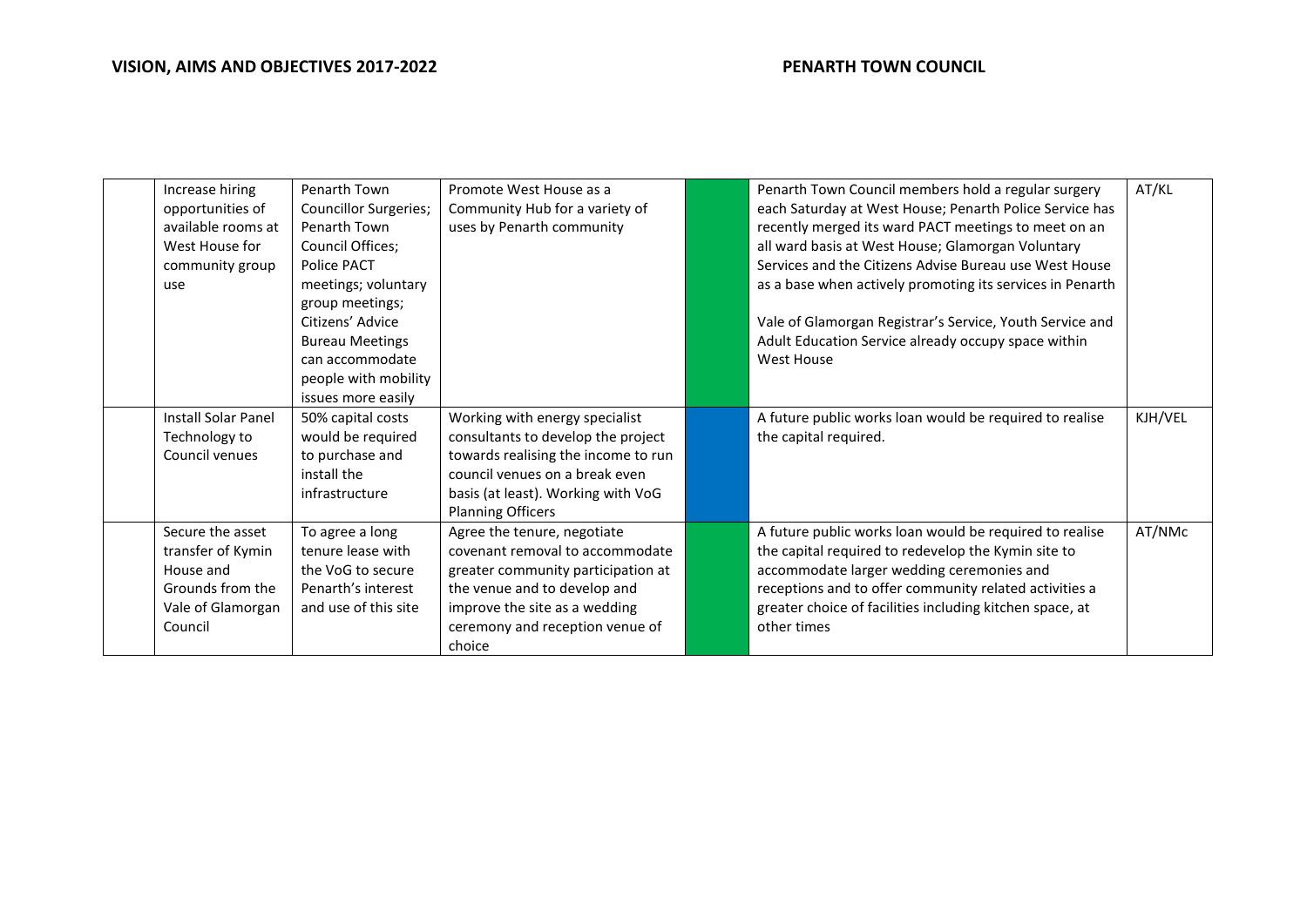| Promote Headland  | To encourage the     | Utilise town council venues to           |                                                     | <b>PTC</b> |
|-------------------|----------------------|------------------------------------------|-----------------------------------------------------|------------|
| Link Project Team | Project Team's work  | enable the Project Team to spread        |                                                     |            |
|                   | and proposal         | the word about the proposal              |                                                     |            |
|                   |                      | through consultative means               |                                                     |            |
| Obtain Green Flag | To maintain the high | Apply in 1 <sup>st</sup> Quarter of 2017 | Improvement plans for the Kymin and grounds will be | AC/KJH     |
| Status at the     | standards            |                                          | strengthened by green flag status                   |            |
| Kymin             | recognised by the    |                                          |                                                     |            |
|                   | green flag scheme    |                                          |                                                     |            |
| Obtain Green Flag | To maintain high     | Apply in 2018                            | Improvement plans for the Cemetery will be          | AC/KJH     |
| Status at the     | standards            |                                          | strengthened by green flag status                   |            |
| Cemetery          | recognised by the    |                                          |                                                     |            |
|                   | green flag scheme    |                                          |                                                     |            |
| To transform the  | Work with the Vale   | Propose ideas to the Vale of             | The Vale of Glamorgan Council would need to secure  | EB/KJH/AC  |
| Esplanade into a  | of Glamorgan         | Glamorgan Council via an Officer         | funding to realise this project                     |            |
| contemporary      | Council to redesign  | working group for plans to be            |                                                     |            |
| venue for         | the Esplanade        | proposed to Penarth residents and        |                                                     |            |
| residents and     | layout               | businesses                               |                                                     |            |
| visitors to       |                      |                                          |                                                     |            |
| promenade, dine   |                      |                                          |                                                     |            |
| and relax         |                      |                                          |                                                     |            |

Status Key: RED – Not Started/behind schedule (high risk of missing deadline or target not being met.



AMBER – Behind schedule (medium risk of missing deadline)

GREEN – On target

BLUE – Not due to start yet

### **Aim 3: A Participative Community**

| AIM | Objective | .<br>Initiative | Kev Action                                       | Status | Notes                                                                               | Lead   |
|-----|-----------|-----------------|--------------------------------------------------|--------|-------------------------------------------------------------------------------------|--------|
|     | Develop   | ∟ Generate      | - Increase community participation by increasing |        | r Services Lead and Civic Support Lead Officers<br>The $\overline{a}$<br>Customer S | AT/NMc |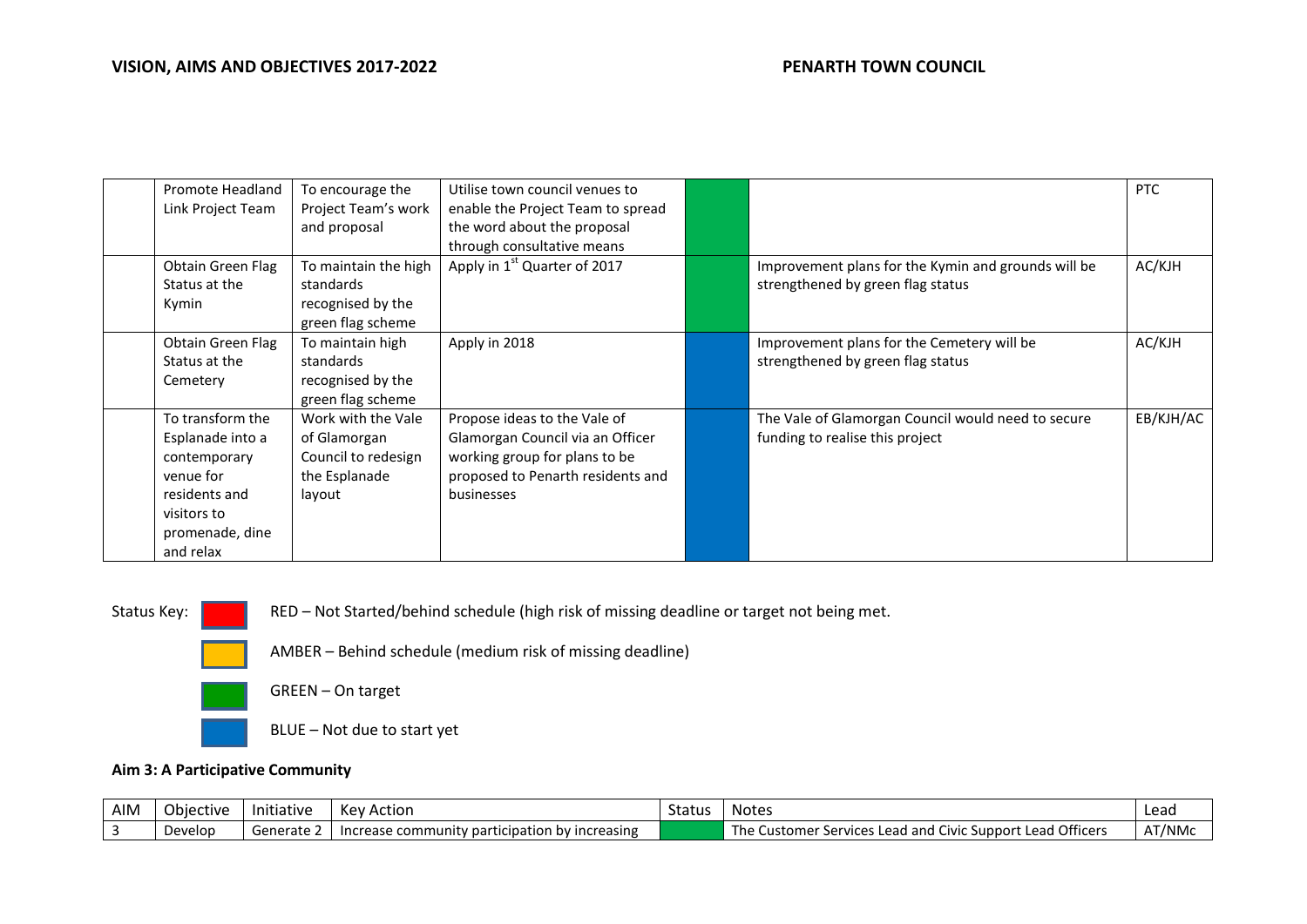| Picnic    | events per  | the number of stallholders                         | are working on Picnic Penarth, Spring 2017.                     |        |
|-----------|-------------|----------------------------------------------------|-----------------------------------------------------------------|--------|
| Penarth   | year        | Generate an income from the stall pitches          | Static retailers in the town benefited enormously from the      |        |
|           |             | Work in partnership with Arriva Trains Wales to    | previous events held in 2015/16, therefore the economic         |        |
|           |             | secure use of the train station's car park for the | benefit to the town is not just for the event itself but is far |        |
|           |             | duration of the event                              | wider reaching to include the town centre and esplanade         |        |
|           |             | Secure sponsorship of the event                    | businesses                                                      |        |
| Penarth   | Develop a   | Increase community participation and refresh       | The Customer Services Lead and Civic Support Lead Officers      | AT/NMc |
| Summer    | fresh take  | the activities on offer for the day/weekend        | are working on Summer Festival 2017.                            |        |
| Festival  | on the      | Work in partnership with community groups to       | Static retailers in the town benefit from the economic impact   |        |
|           | infamous    | maximise the potential of the event                | of this event                                                   |        |
|           | Summer      | Secure sponsorship of the event                    |                                                                 |        |
|           | Festival    |                                                    |                                                                 |        |
|           | and         |                                                    |                                                                 |        |
|           | Carnival    |                                                    |                                                                 |        |
|           | Parade      |                                                    |                                                                 |        |
| Christmas | Build upon  | Increase community participation of these          |                                                                 | AT/NMc |
| Festival  | successful  | events to maximise economic benefits               |                                                                 |        |
| and Late  | events of   |                                                    |                                                                 |        |
| Night     | 2016 to     |                                                    |                                                                 |        |
| Shopping  | promote     |                                                    |                                                                 |        |
| Event     | Penarth     |                                                    |                                                                 |        |
|           | town as     |                                                    |                                                                 |        |
|           | the         |                                                    |                                                                 |        |
|           | retail/food |                                                    |                                                                 |        |
|           | destination |                                                    |                                                                 |        |
|           | of choice   |                                                    |                                                                 |        |

Status Key: RED – Not Started/behind schedule (high risk of missing deadline or target not being met.

AMBER – Behind schedule (medium risk of missing deadline)





BLUE – Not due to start yet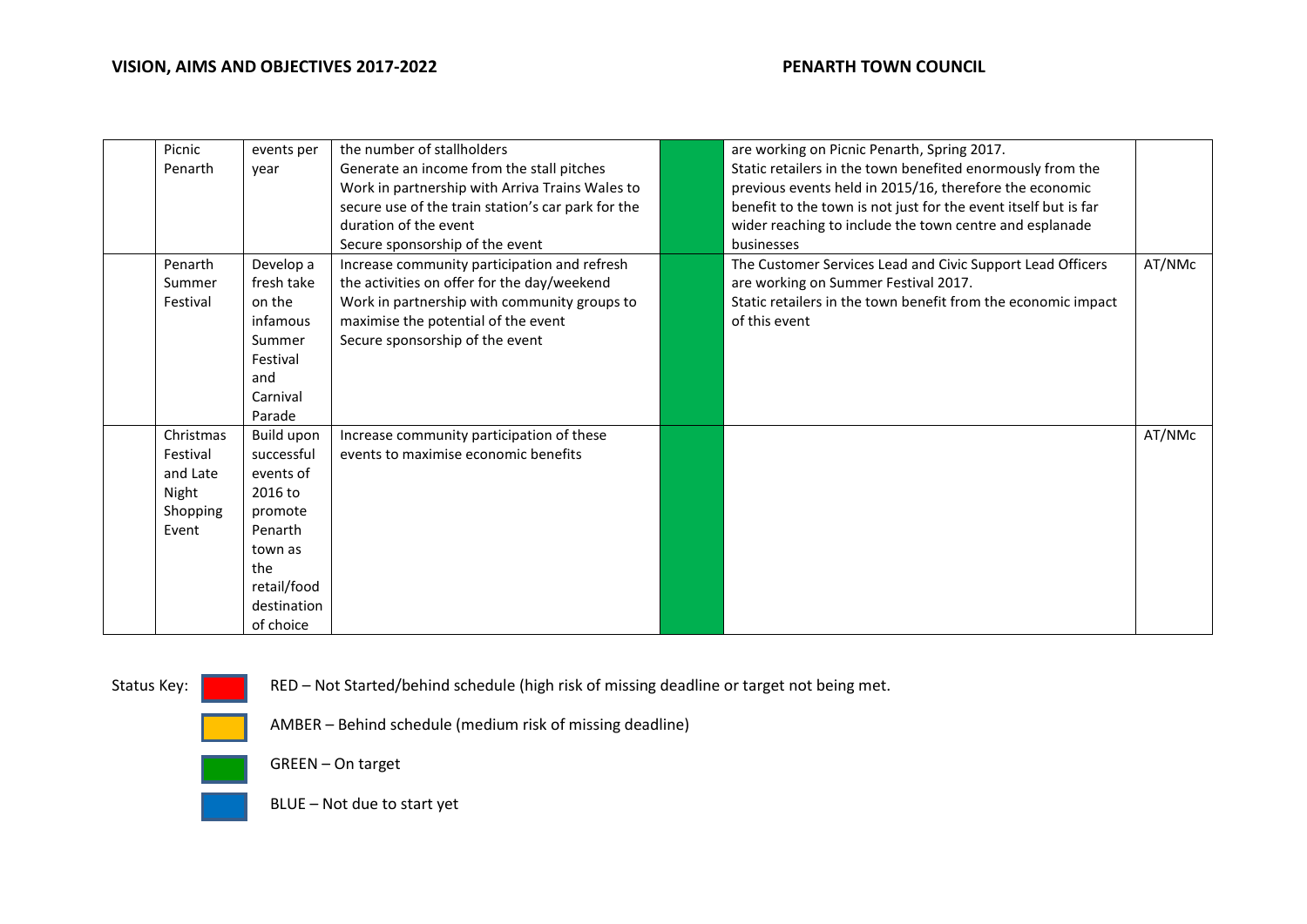### **VISION, AIMS AND OBJECTIVES 2017-2022 PENARTH TOWN COUNCIL**

# **Aim 4: Capable and motivated community leadership**

| AIM          | Objective                                                                | Initiative                                                                                                                      | Key Action                                                                                                                                                                                                                                                        | <b>Status</b> | <b>Notes</b>                                                                                                                                        | Lead           |
|--------------|--------------------------------------------------------------------------|---------------------------------------------------------------------------------------------------------------------------------|-------------------------------------------------------------------------------------------------------------------------------------------------------------------------------------------------------------------------------------------------------------------|---------------|-----------------------------------------------------------------------------------------------------------------------------------------------------|----------------|
| $\mathbf{1}$ | Fully<br>motivated<br>and trained<br>officers<br>and<br>members          | Recruitment<br>of suitably<br>experienced<br>and<br>qualified<br>officers to<br>deliver the<br>next 5-year<br>strategic<br>plan | Staffing structure has completed its recruitment<br>(with the exception of one frozen post) in 2016<br>with a well-qualified and experienced cohort of<br>staff<br>Members of the Council to be trained on key<br>aspects of work undertaken by local councillors |               | Achieved<br>Future members training will commence from May 2017.                                                                                    | EB             |
|              | Sustain the<br>role of the<br>Future<br>Projects<br>Partnership          | Continue to<br>work up and<br>deliver<br>projects in<br>line with the<br><b>Town Place</b><br>Plan                              | <b>Wayfinding Signage</b><br><b>Public Seating</b><br>Community Noticeboards and Bus Shelter<br>Advertising                                                                                                                                                       |               | Wayfinding signage delivered in December 2016<br>Public Seating - delivered in December 2016<br>Other projects being worked up in 2017/18           | AC/EB          |
|              | Work<br>Closer with<br>the<br><b>Business</b><br>Community<br>of Penarth | Involving<br>work and<br>projects that<br>encapsulates<br>all aims and<br>objectives of<br>the Council                          | Involve the community and business community<br>in consultative processes about the future plans<br>of the Council                                                                                                                                                |               | Under the Wellbeing of Future Generations (Wales) Act<br>2015, this approach will underpin how the town council<br>operates for generations to come | EB/The<br>Team |

Status Key: RED – Not Started/behind schedule (high risk of missing deadline or target not being met.

AMBER – Behind schedule (medium risk of missing deadline)



GREEN – On target



BLUE – Not due to start yet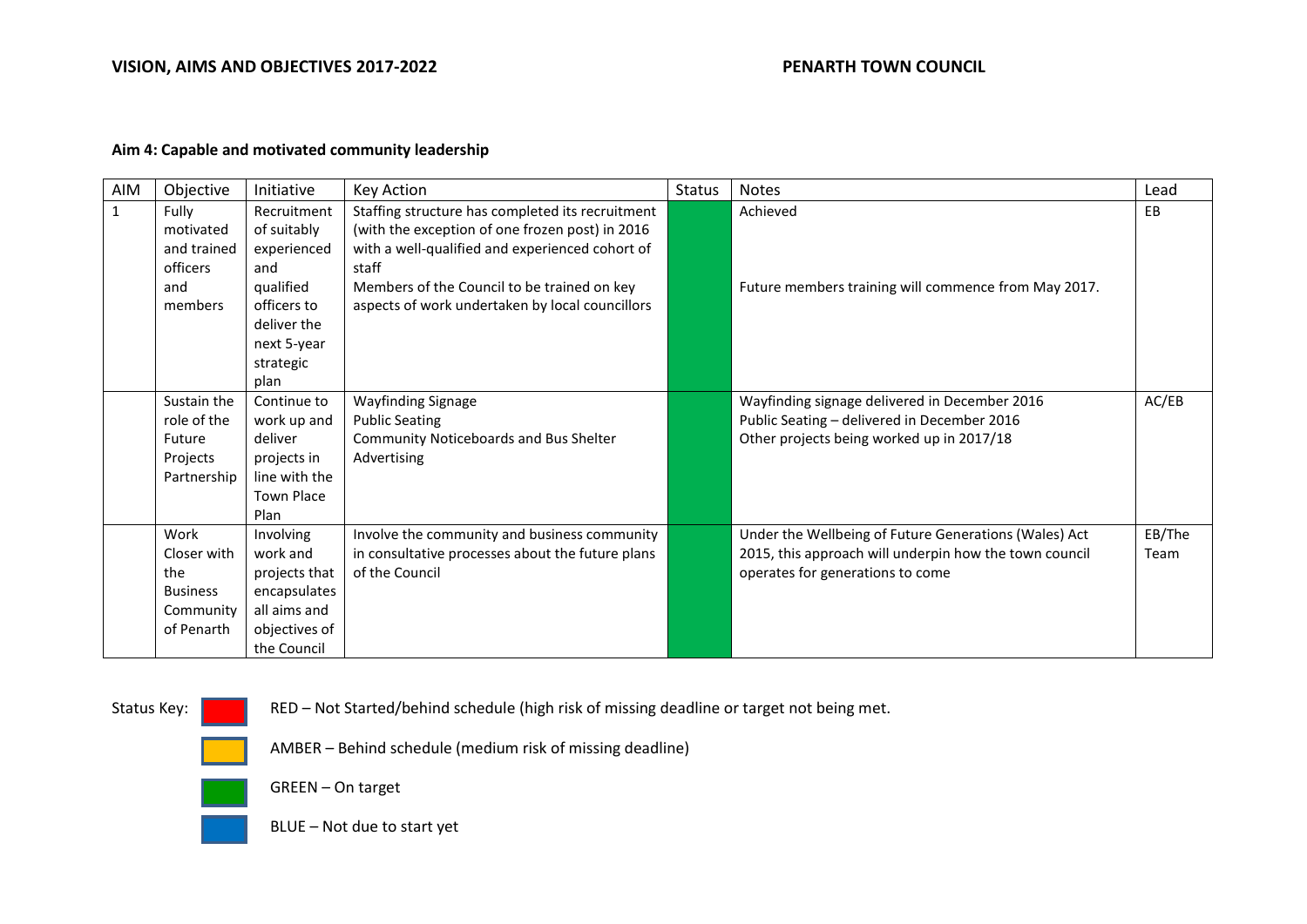### **VISION, AIMS AND OBJECTIVES 2017-2022 PENARTH TOWN COUNCIL**

### **Aim 5: Locally Relevant Services (West House)**

| AIM | Objective             | Initiative            | Key Action                           | <b>Status</b> | <b>Notes</b>                                               | Lead       |
|-----|-----------------------|-----------------------|--------------------------------------|---------------|------------------------------------------------------------|------------|
| 5   | <b>Working Closer</b> | Develop West House    | Utilise the annexe space to generate |               | Indycube, Community Interest Company have occupied         | <b>VEL</b> |
|     | with the              | as a Community        | economic development                 |               | the Annexe since September 2016 on a six month trial to    |            |
|     | Community of          | <b>Focused Hub</b>    | opportunities in Penarth             |               | offer flexible, easy-in, easy-out access to superfast      |            |
|     | Penarth               |                       |                                      |               | broadband, office facilities and a business postal address |            |
|     | Community             | Offer available       | Safeguard community services that    |               | An assessment of availability of space and future planning | <b>VEL</b> |
|     | Services available    | space within West     | are key to residents of Penarth at   |               | of how this space is utilised will be required by Core     |            |
|     | from West House       | House to franchise    | the same time as accessing existing  |               | Services Manager                                           |            |
|     |                       | community services'   | Penarth Town Council services        |               |                                                            |            |
|     |                       | opportunities         |                                      |               |                                                            |            |
|     | <b>Maintain West</b>  | Manage and            | To maximise rental and services      |               | Crossroads and Eastern Vale Community Transport            | <b>VEL</b> |
|     | House Cottage as      | maintain 100%         | income that offers organisations     |               | charities have occupied space at West House Cottage        |            |
|     | prime office          | occupancy of West     | prime office accommodation in the    |               | since July 2016.                                           |            |
|     | accommodation         | <b>House Cottage</b>  | centre of Penarth                    |               |                                                            |            |
|     | Complete              | Complete              | Reconfiguration of West House Car    |               | Outside facilities have been upgraded to accommodate       | <b>VEL</b> |
|     | upgrading of          | tarmacking of rear    | Park facilities could accommodate    |               | the core services team of the Council. Completion of the   |            |
|     | outside services      | car park              | weekend shopping when available      |               | car park resurfacing will assist expansion of services at  |            |
|     |                       |                       |                                      |               | West House in the future                                   |            |
|     | Increase use of       | Refurbish toilet and  | Refurbish ground floor male and      |               | A future public works loan will be required to enable      | VEL/EB     |
|     | West House as a       | kitchen facilities at | disabled toilets, ground and first   |               | these works.                                               |            |
|     | wedding venue of      | West House to meet    | floor female toilet and kitchen      |               |                                                            |            |
|     | choice                | requirements of       | facilities.                          |               |                                                            |            |
|     |                       | bridal parties        |                                      |               |                                                            |            |
|     |                       |                       |                                      |               |                                                            |            |
|     |                       |                       |                                      |               |                                                            |            |
|     |                       |                       |                                      |               |                                                            |            |
|     |                       |                       |                                      |               |                                                            |            |

Status Key: RED – Not Started/behind schedule (high risk of missing deadline or target not being met.



AMBER – Behind schedule (medium risk of missing deadline)



GREEN – On target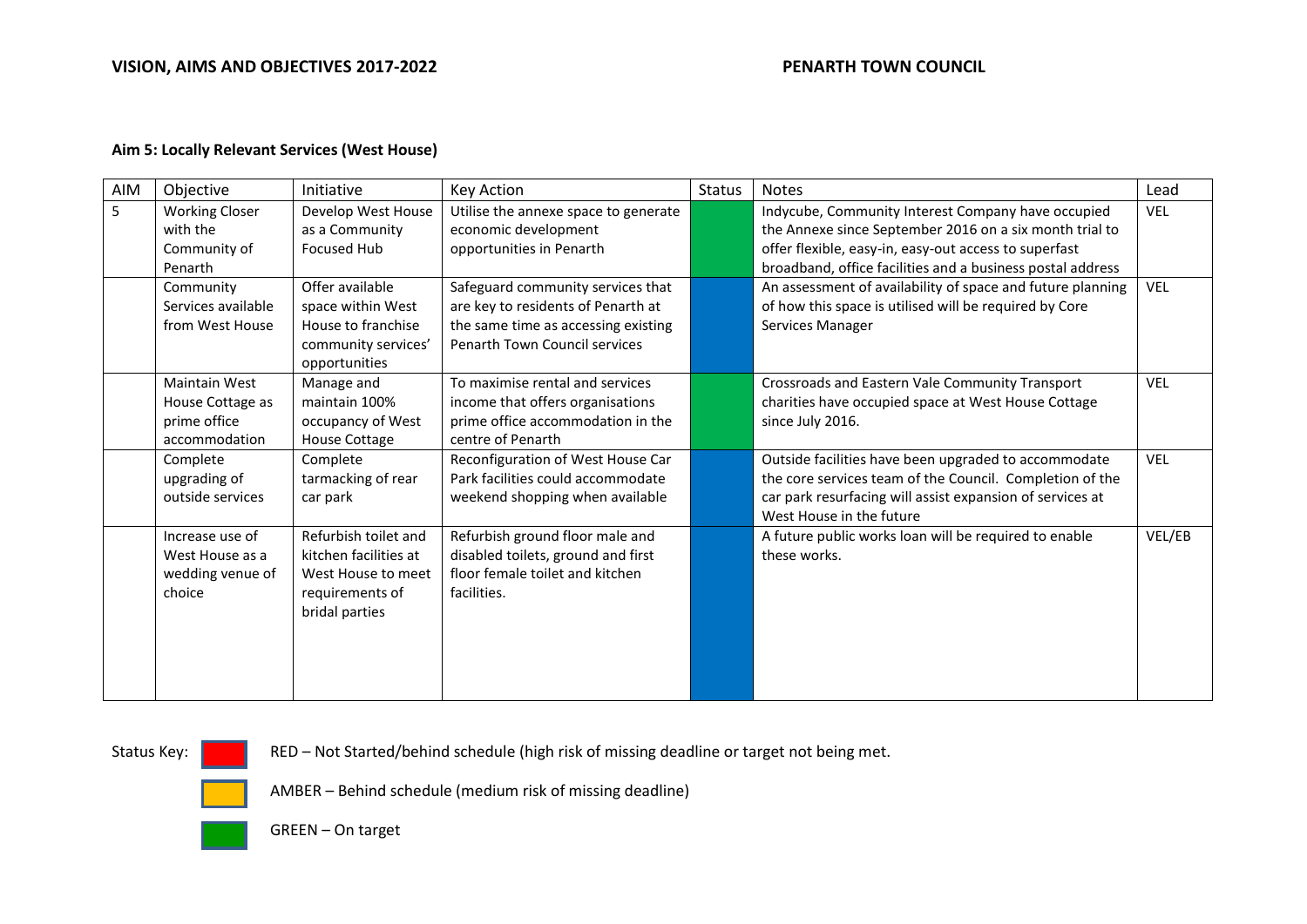

BLUE – Not due to start yet

# **Aim 1: The Wellbeing of the Penarth Community**

| AIM          | Objective                                                        | Initiative/Proposal                                                                                                                  | <b>Key Action</b>                                                                                                                                                                                                                                                                                                                                                                           | <b>Status</b> | <b>Notes</b>                                                                                                                                                                                                                                                                                                                                                                             | Lead       |
|--------------|------------------------------------------------------------------|--------------------------------------------------------------------------------------------------------------------------------------|---------------------------------------------------------------------------------------------------------------------------------------------------------------------------------------------------------------------------------------------------------------------------------------------------------------------------------------------------------------------------------------------|---------------|------------------------------------------------------------------------------------------------------------------------------------------------------------------------------------------------------------------------------------------------------------------------------------------------------------------------------------------------------------------------------------------|------------|
| $\mathbf{1}$ | Redevelop<br>Penarth Cemetery<br>Chapel                          | Create Columbaria<br>panel within the<br>chapel and design a<br>hall of<br>remembrance for<br>loved ones                             | Extend the life of the cemetery<br>which has only approx. 2 years left<br>for full interments.<br>Columbaria is a form of storage of<br>cremated remains. The hall of<br>remembrance would provide loved<br>ones with the opportunity to spend<br>time at their relatives final resting<br>place.                                                                                           |               | Heritage Lottery Funding applications would be<br>required to assist with this redevelopment of the<br>chapel. This would incorporate an extension to the rear<br>of the building to accommodate the plant and<br>machinery of the council's cemetery staff.<br>A future public works loan would also be required for<br>works that sit outside of the HLF grant application<br>process. | <b>KJH</b> |
|              | Revitalise the<br>interior and<br>exterior of the<br>Paget Rooms | Develop a retro feel<br>at the Paget Rooms<br>that brings back the<br>venue to its heyday<br>and increases<br>turnover and<br>income | Install a lift<br>Create softer furnishings for a<br>more versatile venue<br>Modernise/install a dumb waiter<br>system to enable dinner dances to<br>take place<br>Install catering kitchen<br>Install versatile seating and staging<br>for a quick turnaround, maximising<br>usage by a variety of hirers<br>Seal the roof<br>Re-wire the building<br>Refurbish top floor<br>accommodation |               | A future public works loan would be required to achieve<br>these works.                                                                                                                                                                                                                                                                                                                  | AT/NMc/VEL |
|              | Operate Turner<br><b>House Gallery</b>                           | Create a cultural,<br>arts and heritage<br>centre that offers<br>something for<br>everyone                                           | Negotiate with the National<br>Museum of Wales regarding the<br>Gallery's future use                                                                                                                                                                                                                                                                                                        |               | A Heritage Lottery funding grant application and a<br>future public works loan would be required to take<br>Turner House Gallery to new heights.<br>The town council could open the doors of the Gallery in<br>its current form for community use and develop a<br>timetable of events that would be supported by the                                                                    | AC/EB      |